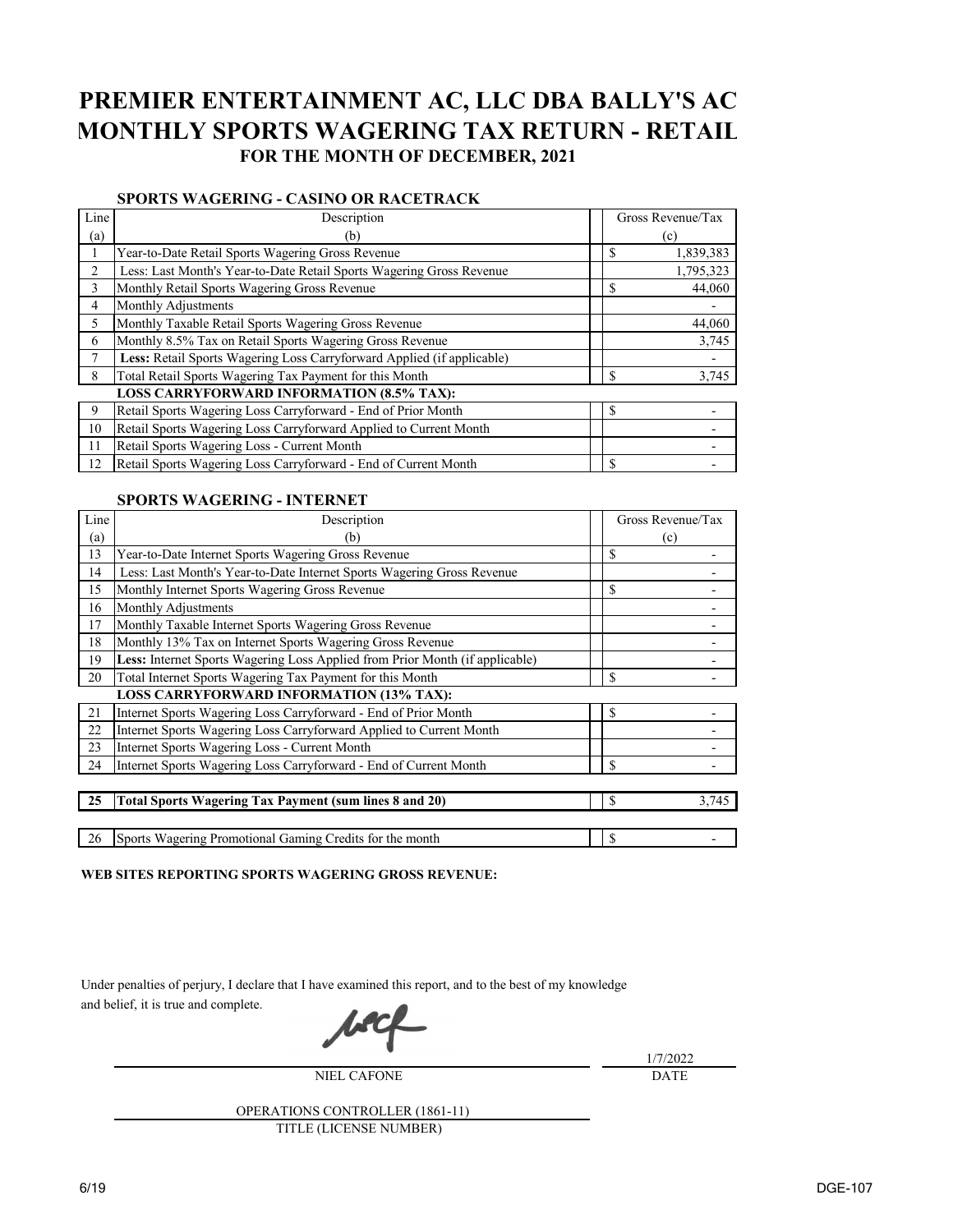## **Borgata Hotel Casino & Spa MONTHLY SPORTS WAGERING TAX RETURN FOR THE MONTH OF DECEMBER 2021**

## **SPORTS WAGERING - CASINO OR RACETRACK**

| Line | Description                                                            | Gross Revenue/Tax |           |  |
|------|------------------------------------------------------------------------|-------------------|-----------|--|
| (a)  | (b)                                                                    |                   | (c)       |  |
|      | Year-to-Date Retail Sports Wagering Gross Revenue                      | \$                | 4,857,843 |  |
| 2    | Less: Last Month's Year-to-Date Retail Sports Wagering Gross Revenue   |                   | 4,472,336 |  |
| 3    | Monthly Retail Sports Wagering Gross Revenue                           | \$                | 385,507   |  |
| 4    | Monthly Adjustments                                                    |                   |           |  |
| 5    | Monthly Taxable Retail Sports Wagering Gross Revenue                   |                   | 385,507   |  |
| 6    | Monthly 8.5% Tax on Retail Sports Wagering Gross Revenue               |                   | 32,768    |  |
| 7    | Less: Retail Sports Wagering Loss Carryforward Applied (if applicable) |                   | (56,098)  |  |
| 8    | Total Retail Sports Wagering Tax Payment for this Month                | \$                |           |  |
|      | <b>LOSS CARRYFORWARD INFORMATION (8.5% TAX):</b>                       |                   |           |  |
| 9    | Retail Sports Wagering Loss Carryforward - End of Prior Month          | \$                | (56,098)  |  |
| 10   | Retail Sports Wagering Loss Carryforward Applied to Current Month      |                   | 32,768    |  |
| 11   | Retail Sports Wagering Loss - Current Month                            |                   |           |  |
| 12   | Retail Sports Wagering Loss Carryforward - End of Current Month        | \$                | (23, 330) |  |

### **SPORTS WAGERING - INTERNET**

| Line | Description                                                                  |               | Gross Revenue/Tax |
|------|------------------------------------------------------------------------------|---------------|-------------------|
| (a)  | (b)                                                                          |               | (c)               |
| 13   | Year-to-Date Internet Sports Wagering Gross Revenue                          | \$            | 79,426,640        |
| 14   | Less: Last Month's Year-to-Date Internet Sports Wagering Gross Revenue       |               | 72,886,988        |
| 15   | Monthly Internet Sports Wagering Gross Revenue                               | \$            | 6,539,652         |
| 16   | Monthly Adjustments                                                          |               |                   |
| 17   | Monthly Taxable Internet Sports Wagering Gross Revenue                       |               | 6,539,652         |
| 18   | Monthly 13% Tax on Internet Sports Wagering Gross Revenue                    |               | 850,155           |
| 19   | Less: Internet Sports Wagering Loss Applied from Prior Month (if applicable) |               |                   |
| 20   | Total Internet Sports Wagering Tax Payment for this Month                    | \$            | 850,155           |
|      | <b>LOSS CARRYFORWARD INFORMATION (13% TAX):</b>                              |               |                   |
| 21   | Internet Sports Wagering Loss Carryforward - End of Prior Month              |               |                   |
| 22   | Internet Sports Wagering Loss Carryforward Applied to Current Month          |               |                   |
| 23   | Internet Sports Wagering Loss - Current Month                                |               |                   |
| 24   | Internet Sports Wagering Loss Carryforward - End of Current Month            | \$            |                   |
|      |                                                                              |               |                   |
| 25   | <b>Total Sports Wagering Tax Payment (sum lines 8 and 20)</b>                | $\mathcal{S}$ | 850,155           |
|      |                                                                              |               |                   |
| 26   | Sports Wagering Promotional Gaming Credits for the month                     | $\mathbb{S}$  |                   |

**WEB SITES REPORTING SPORTS WAGERING GROSS REVENUE:**

#### BetMGM.com

Borgatasports.com

Under penalties of perjury, I declare that I have examined this report, and to the best of my knowledge and belief, it is true and complete.

Volle m. Mcm.

Noelle M. McManus

1/7/2022 DATE

| Casino Controller 9751-11 |
|---------------------------|
| TITLE (LICENSE NUMBER)    |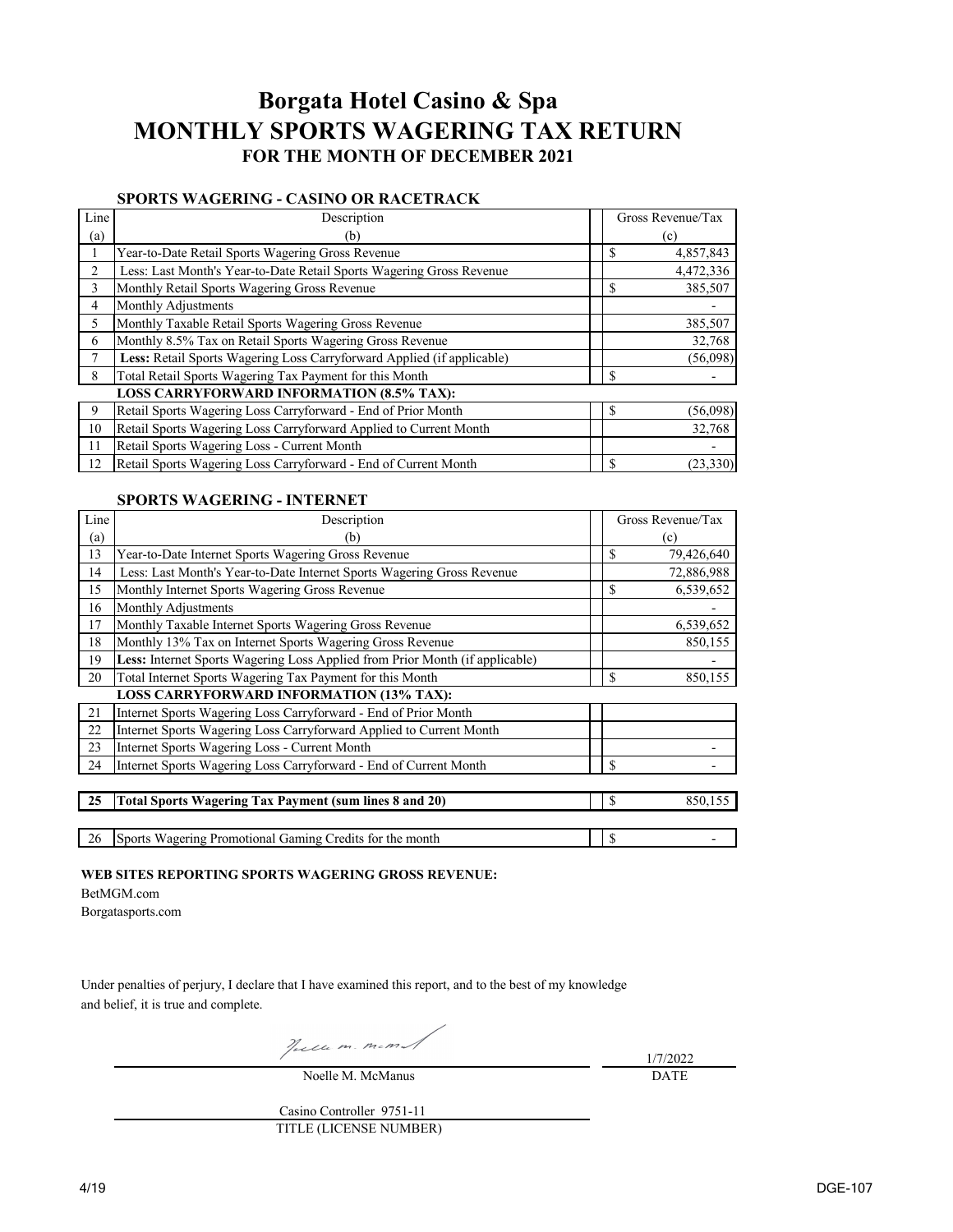# **CAESARS ATLANTIC CITY MONTHLY SPORTS WAGERING TAX RETURN - RETAIL FOR THE MONTH OF DECEMBER, 2021**

## **SPORTS WAGERING - CASINO OR RACETRACK**

| Line | Description                                                            | Gross Revenue/Tax |           |  |
|------|------------------------------------------------------------------------|-------------------|-----------|--|
| (a)  | (b)                                                                    |                   | (c)       |  |
|      | Year-to-Date Retail Sports Wagering Gross Revenue                      | \$                | 1,721,946 |  |
| 2    | Less: Last Month's Year-to-Date Retail Sports Wagering Gross Revenue   |                   | 1,463,813 |  |
| 3    | Monthly Retail Sports Wagering Gross Revenue                           | \$                | 258,133   |  |
| 4    | Monthly Adjustments                                                    |                   | 45        |  |
| 5    | Monthly Taxable Retail Sports Wagering Gross Revenue                   |                   | 258,178   |  |
| 6    | Monthly 8.5% Tax on Retail Sports Wagering Gross Revenue               |                   | 21,945    |  |
| 7    | Less: Retail Sports Wagering Loss Carryforward Applied (if applicable) |                   |           |  |
| 8    | Total Retail Sports Wagering Tax Payment for this Month                | \$                | 21,945    |  |
|      | <b>LOSS CARRYFORWARD INFORMATION (8.5% TAX):</b>                       |                   |           |  |
| 9    | Retail Sports Wagering Loss Carryforward - End of Prior Month          | \$                |           |  |
| 10   | Retail Sports Wagering Loss Carryforward Applied to Current Month      |                   |           |  |
| 11   | Retail Sports Wagering Loss - Current Month                            |                   |           |  |
| 12   | Retail Sports Wagering Loss Carryforward - End of Current Month        | \$                |           |  |

### **SPORTS WAGERING - INTERNET**

| Line | Description                                                                  |               | Gross Revenue/Tax |
|------|------------------------------------------------------------------------------|---------------|-------------------|
| (a)  | (b)                                                                          |               | (c)               |
| 13   | Year-to-Date Internet Sports Wagering Gross Revenue                          | $\mathcal{S}$ |                   |
| 14   | Less: Last Month's Year-to-Date Internet Sports Wagering Gross Revenue       |               |                   |
| 15   | Monthly Internet Sports Wagering Gross Revenue                               | \$            |                   |
| 16   | Monthly Adjustments                                                          |               |                   |
| 17   | Monthly Taxable Internet Sports Wagering Gross Revenue                       |               |                   |
| 18   | Monthly 13% Tax on Internet Sports Wagering Gross Revenue                    |               |                   |
| 19   | Less: Internet Sports Wagering Loss Applied from Prior Month (if applicable) |               |                   |
| 20   | Total Internet Sports Wagering Tax Payment for this Month                    | $\mathcal{S}$ |                   |
|      | <b>LOSS CARRYFORWARD INFORMATION (13% TAX):</b>                              |               |                   |
| 21   | Internet Sports Wagering Loss Carryforward - End of Prior Month              | \$            |                   |
| 22   | Internet Sports Wagering Loss Carryforward Applied to Current Month          |               |                   |
| 23   | Internet Sports Wagering Loss - Current Month                                |               |                   |
| 24   | Internet Sports Wagering Loss Carryforward - End of Current Month            | $\mathcal{S}$ |                   |
|      |                                                                              |               |                   |
| 25   | <b>Total Sports Wagering Tax Payment (sum lines 8 and 20)</b>                | \$            | 21,945            |
|      |                                                                              |               |                   |
| 26   | Sports Wagering Promotional Gaming Credits for the month                     | $\mathcal{S}$ |                   |

**WEB SITES REPORTING SPORTS WAGERING GROSS REVENUE:**

Under penalties of perjury, I declare that I have examined this report, and to the best of my knowledge and belief, it is true and complete.

1/7/2022

## **ANGELA BIANCHINI**

DATE

## **OPERATIONS CONTROLLER (8454-11)**

TITLE (LICENSE NUMBER)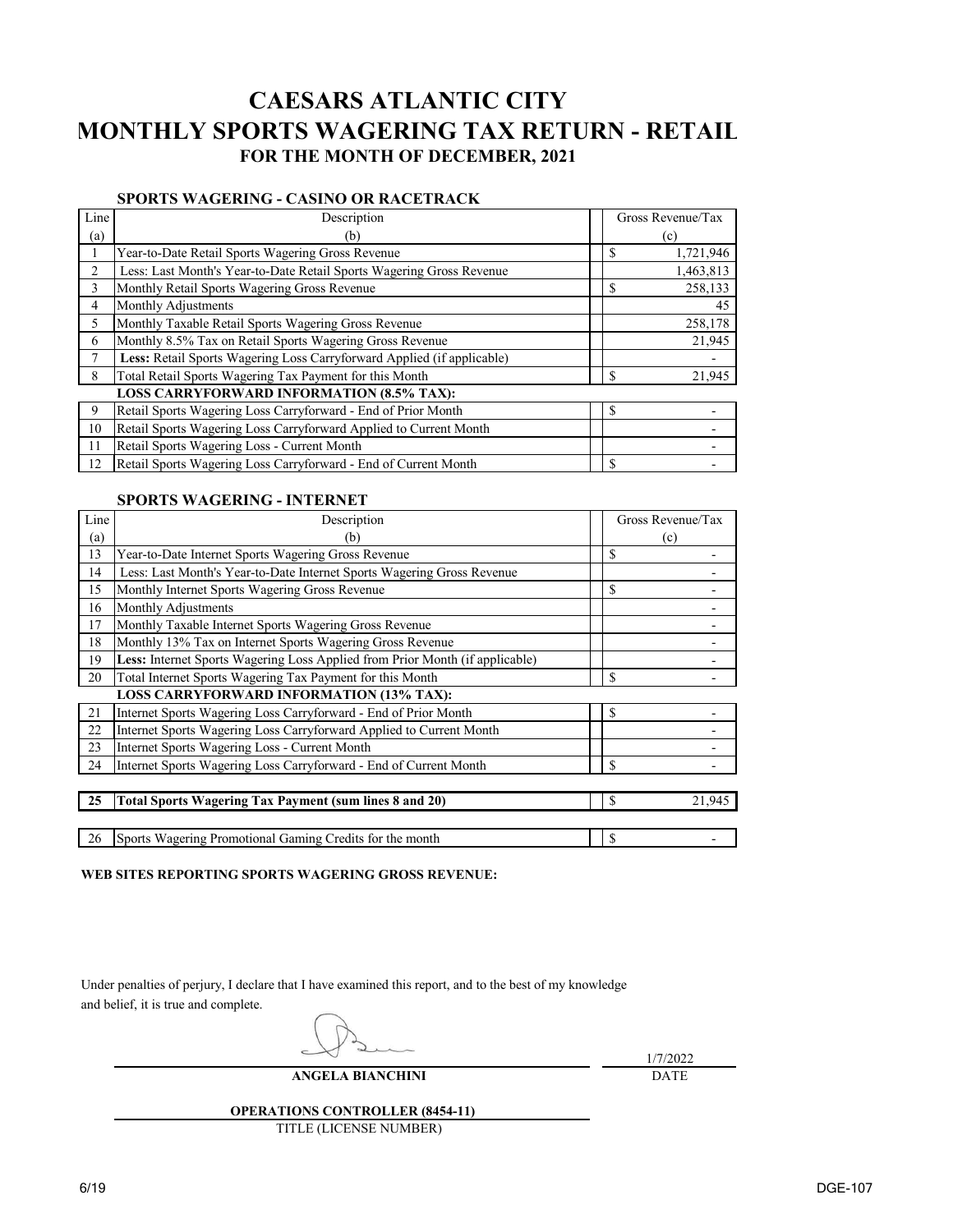## **BOARDWALK REGENCY MONTHLY SPORTS WAGERING TAX RETURN FOR THE MONTH OF DECEMBER 2021**

## **SPORTS WAGERING - CASINO OR RACETRACK**

| Line | Description                                                            | Gross Revenue/Tax |
|------|------------------------------------------------------------------------|-------------------|
| (a)  | (b)                                                                    | (c)               |
|      | Year-to-Date Retail Sports Wagering Gross Revenue                      | $\mathbb{S}$      |
| 2    | Less: Last Month's Year-to-Date Retail Sports Wagering Gross Revenue   |                   |
| 3    | Monthly Retail Sports Wagering Gross Revenue                           |                   |
| 4    | Monthly Adjustments                                                    |                   |
| 5    | Monthly Taxable Retail Sports Wagering Gross Revenue                   |                   |
| 6    | Monthly 8.5% Tax on Retail Sports Wagering Gross Revenue               |                   |
| 7    | Less: Retail Sports Wagering Loss Carryforward Applied (if applicable) |                   |
| 8    | Total Retail Sports Wagering Tax Payment for this Month                | $\mathbb{S}$      |
|      | <b>LOSS CARRYFORWARD INFORMATION (8.5% TAX):</b>                       |                   |
| 9    | Retail Sports Wagering Loss Carryforward - End of Prior Month          | \$                |
| 10   | Retail Sports Wagering Loss Carryforward Applied to Current Month      |                   |
| 11   | Retail Sports Wagering Loss - Current Month                            |                   |
| 12   | Retail Sports Wagering Loss Carryforward - End of Current Month        | <b>S</b>          |

## **SPORTS WAGERING - INTERNET**

| Line | Description                                                                  |                           | Gross Revenue/Tax |
|------|------------------------------------------------------------------------------|---------------------------|-------------------|
| (a)  | (b)                                                                          |                           | (c)               |
| 13   | Year-to-Date Internet Sports Wagering Gross Revenue                          | $\mathbb{S}$              | 3,482,486         |
| 14   | Less: Last Month's Year-to-Date Internet Sports Wagering Gross Revenue       | $\mathcal{S}$             | 3,295,938         |
| 15   | Monthly Internet Sports Wagering Gross Revenue                               | $\mathcal{S}$             | 186,548           |
| 16   | Monthly Adjustments                                                          |                           |                   |
| 17   | Monthly Taxable Internet Sports Wagering Gross Revenue                       |                           | 186,548           |
| 18   | Monthly 13% Tax on Internet Sports Wagering Gross Revenue                    |                           | 24,251            |
| 19   | Less: Internet Sports Wagering Loss Applied from Prior Month (if applicable) |                           |                   |
| 20   | Total Internet Sports Wagering Tax Payment for this Month                    | $\mathcal{S}$             | 24,251            |
|      | <b>LOSS CARRYFORWARD INFORMATION (13% TAX):</b>                              |                           |                   |
| 21   | Internet Sports Wagering Loss Carryforward - End of Prior Month              | $\boldsymbol{\mathsf{S}}$ |                   |
| 22   | Internet Sports Wagering Loss Carryforward Applied to Current Month          |                           |                   |
| 23   | Internet Sports Wagering Loss - Current Month                                |                           |                   |
| 24   | Internet Sports Wagering Loss Carryforward - End of Current Month            | $\mathcal{S}$             |                   |
|      |                                                                              |                           |                   |
| 25   | <b>Total Sports Wagering Tax Payment (sum lines 8 and 20)</b>                | $\boldsymbol{\mathsf{S}}$ | 24,251            |
|      |                                                                              |                           |                   |
| 26   | Sports Wagering Promotional Gaming Credits for the month                     | $\mathcal{S}$             |                   |

### **WEB SITES REPORTING SPORTS WAGERING GROSS REVENUE:**

888.com WynnSports.com

Under penalties of perjury, I declare that I have examined this report, and to the best of my knowledge

and belief, it is true and complete.

LUTHER GUELKER

1/10/2022 DATE

Accounting Director (009521-11) TITLE (LICENSE NUMBER)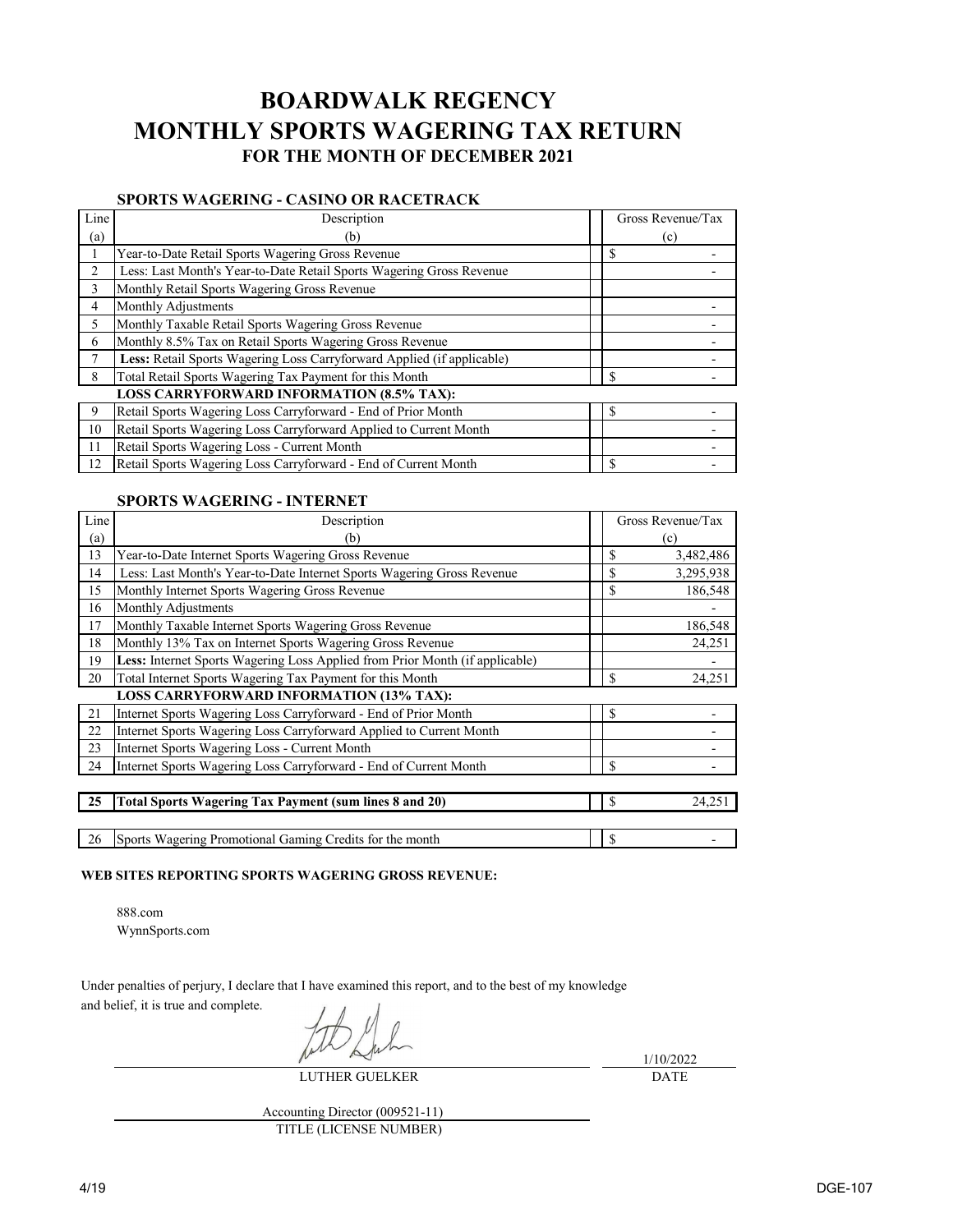## **GOLDEN NUGGET MONTHLY SPORTS WAGERING TAX RETURN FOR THE MONTH OF DECEMBER 2021**

## **SPORTS WAGERING - CASINO OR RACETRACK**

| Line | Description                                                            | Gross Revenue/Tax |
|------|------------------------------------------------------------------------|-------------------|
| (a)  | (b)                                                                    | (c)               |
|      | Year-to-Date Retail Sports Wagering Gross Revenue                      | \$<br>1,187,877   |
| 2    | Less: Last Month's Year-to-Date Retail Sports Wagering Gross Revenue   | 1,143,747         |
| 3    | Monthly Retail Sports Wagering Gross Revenue                           | \$<br>44,130      |
| 4    | Monthly Adjustments                                                    |                   |
| 5    | Monthly Taxable Retail Sports Wagering Gross Revenue                   | 44,130            |
| 6    | Monthly 8.5% Tax on Retail Sports Wagering Gross Revenue               | 3,751             |
| 7    | Less: Retail Sports Wagering Loss Carryforward Applied (if applicable) |                   |
| 8    | Total Retail Sports Wagering Tax Payment for this Month                | \$<br>3,751       |
|      | <b>LOSS CARRYFORWARD INFORMATION (8.5% TAX):</b>                       |                   |
| 9    | Retail Sports Wagering Loss Carryforward - End of Prior Month          | \$                |
| 10   | Retail Sports Wagering Loss Carryforward Applied to Current Month      |                   |
| 11   | Retail Sports Wagering Loss - Current Month                            |                   |
| 12   | Retail Sports Wagering Loss Carryforward - End of Current Month        | \$                |

### **SPORTS WAGERING - INTERNET**

| Line | Description                                                                  |               | Gross Revenue/Tax |
|------|------------------------------------------------------------------------------|---------------|-------------------|
| (a)  | (b)                                                                          |               | (c)               |
| 13   | Year-to-Date Internet Sports Wagering Gross Revenue                          | $\mathcal{S}$ |                   |
| 14   | Less: Last Month's Year-to-Date Internet Sports Wagering Gross Revenue       |               |                   |
| 15   | Monthly Internet Sports Wagering Gross Revenue                               | \$            |                   |
| 16   | Monthly Adjustments                                                          |               |                   |
| 17   | Monthly Taxable Internet Sports Wagering Gross Revenue                       |               |                   |
| 18   | Monthly 13% Tax on Internet Sports Wagering Gross Revenue                    |               |                   |
| 19   | Less: Internet Sports Wagering Loss Applied from Prior Month (if applicable) |               |                   |
| 20   | Total Internet Sports Wagering Tax Payment for this Month                    | $\mathcal{S}$ |                   |
|      | <b>LOSS CARRYFORWARD INFORMATION (13% TAX):</b>                              |               |                   |
| 21   | Internet Sports Wagering Loss Carryforward - End of Prior Month              |               |                   |
| 22   | Internet Sports Wagering Loss Carryforward Applied to Current Month          |               |                   |
| 23   | Internet Sports Wagering Loss - Current Month                                |               |                   |
| 24   | Internet Sports Wagering Loss Carryforward - End of Current Month            | $\mathcal{S}$ |                   |
|      |                                                                              |               |                   |
| 25   | <b>Total Sports Wagering Tax Payment (sum lines 8 and 20)</b>                | $\mathcal{S}$ | 3,751             |
|      |                                                                              |               |                   |
| 26   | Sports Wagering Promotional Gaming Credits for the month                     | $\mathcal{S}$ |                   |

### **WEB SITES REPORTING SPORTS WAGERING GROSS REVENUE:**

Under penalties of perjury, I declare that I have examined this report, and to the best of my knowledge and belief, it is true and complet-

Joanne Mckensie

1/7/2022 DATE

Director of Finance/Controller 1231.11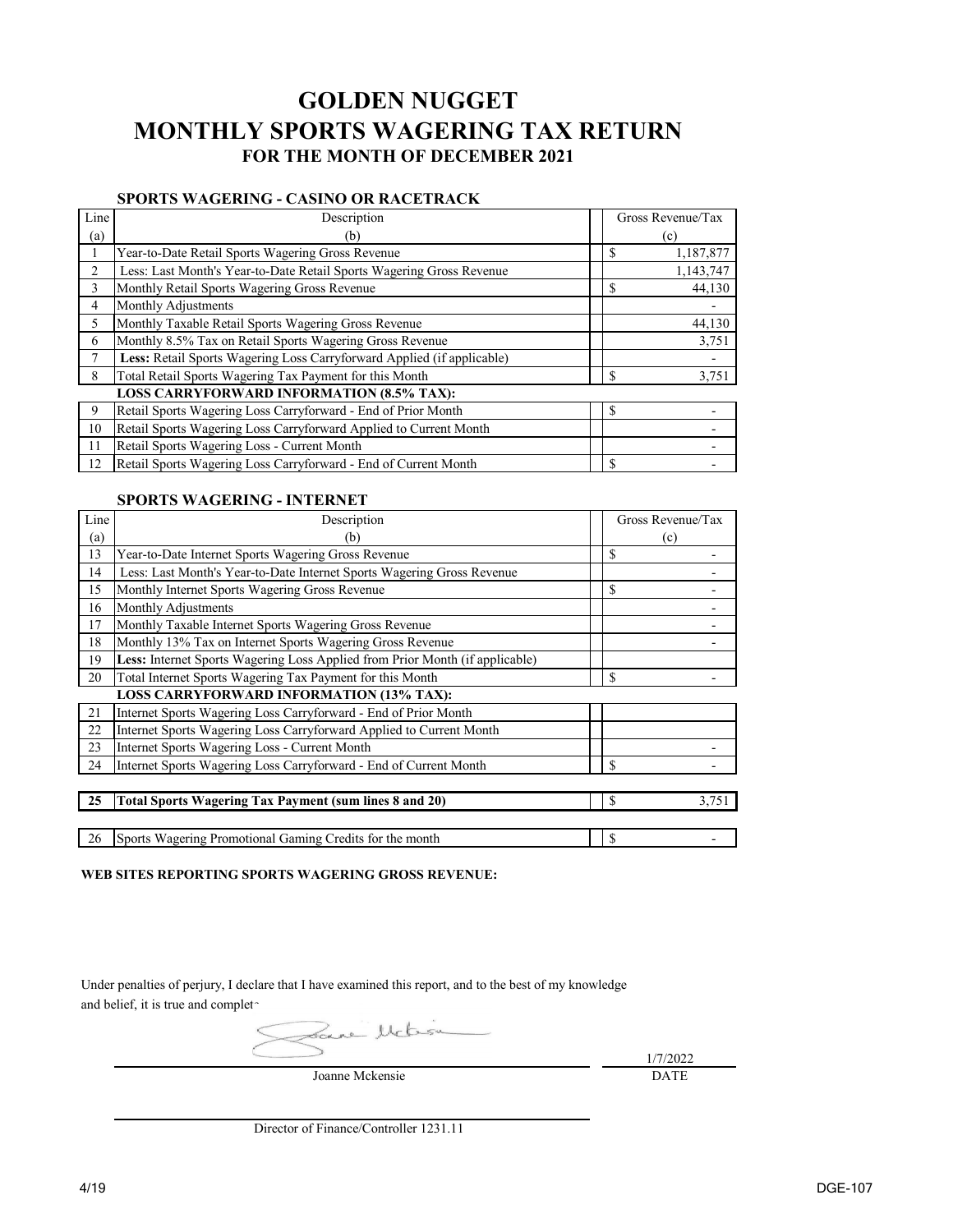## **GOLDEN NUGGET ONLINE GAMING MONTHLY SPORTS WAGERING TAX RETURN FOR THE MONTH OF DECEMBER 2021**

## **SPORTS WAGERING - CASINO OR RACETRACK**

| Line | Description                                                            | Gross Revenue/Tax |
|------|------------------------------------------------------------------------|-------------------|
| (a)  | (b)                                                                    | (c)               |
|      | Year-to-Date Retail Sports Wagering Gross Revenue                      | S                 |
| 2    | Less: Last Month's Year-to-Date Retail Sports Wagering Gross Revenue   |                   |
| 3    | Monthly Retail Sports Wagering Gross Revenue                           |                   |
| 4    | Monthly Adjustments                                                    |                   |
| 5    | Monthly Taxable Retail Sports Wagering Gross Revenue                   |                   |
| 6    | Monthly 8.5% Tax on Retail Sports Wagering Gross Revenue               |                   |
|      | Less: Retail Sports Wagering Loss Carryforward Applied (if applicable) |                   |
| 8    | Total Retail Sports Wagering Tax Payment for this Month                | <sup>\$</sup>     |
|      | <b>LOSS CARRYFORWARD INFORMATION (8.5% TAX):</b>                       |                   |
| 9    | Retail Sports Wagering Loss Carryforward - End of Prior Month          | \$                |
| 10   | Retail Sports Wagering Loss Carryforward Applied to Current Month      |                   |
| 11   | Retail Sports Wagering Loss - Current Month                            |                   |
| 12   | Retail Sports Wagering Loss Carryforward - End of Current Month        | S                 |

### **SPORTS WAGERING - INTERNET**

| Line | Description                                                                  |               | Gross Revenue/Tax |
|------|------------------------------------------------------------------------------|---------------|-------------------|
| (a)  | (b)                                                                          |               | (c)               |
| 13   | Year-to-Date Internet Sports Wagering Gross Revenue                          | $\mathcal{S}$ | 1,080,627         |
| 14   | Less: Last Month's Year-to-Date Internet Sports Wagering Gross Revenue       |               | 771,916           |
| 15   | Monthly Internet Sports Wagering Gross Revenue                               | \$            | 308,711           |
| 16   | Monthly Adjustments                                                          |               | 15                |
| 17   | Monthly Taxable Internet Sports Wagering Gross Revenue                       |               | 308,726           |
| 18   | Monthly 13% Tax on Internet Sports Wagering Gross Revenue                    |               | 40,134            |
| 19   | Less: Internet Sports Wagering Loss Applied from Prior Month (if applicable) |               |                   |
| 20   | Total Internet Sports Wagering Tax Payment for this Month                    | \$            | 40,134            |
|      | <b>LOSS CARRYFORWARD INFORMATION (13% TAX):</b>                              |               |                   |
| 21   | Internet Sports Wagering Loss Carryforward - End of Prior Month              |               |                   |
| 22   | Internet Sports Wagering Loss Carryforward Applied to Current Month          |               |                   |
| 23   | Internet Sports Wagering Loss - Current Month                                |               |                   |
| 24   | Internet Sports Wagering Loss Carryforward - End of Current Month            | $\mathcal{S}$ |                   |
|      |                                                                              |               |                   |
| 25   | <b>Total Sports Wagering Tax Payment (sum lines 8 and 20)</b>                | $\mathbb{S}$  | 40,134            |
|      |                                                                              |               |                   |
| 26   | Sports Wagering Promotional Gaming Credits for the month                     | $\mathcal{S}$ |                   |

**WEB SITES REPORTING SPORTS WAGERING GROSS REVENUE:**

**goldennuggettcasino.com nj.betamerica.com US.BETWAY.COM**

Under penalties of perjury, I declare that I have examined this report, and to the best of my knowledge and belief, it is true and complete.

Michael Harwell

1/6/2022 DATE

CFO (10421-11) TITLE (LICENSE NUMBER)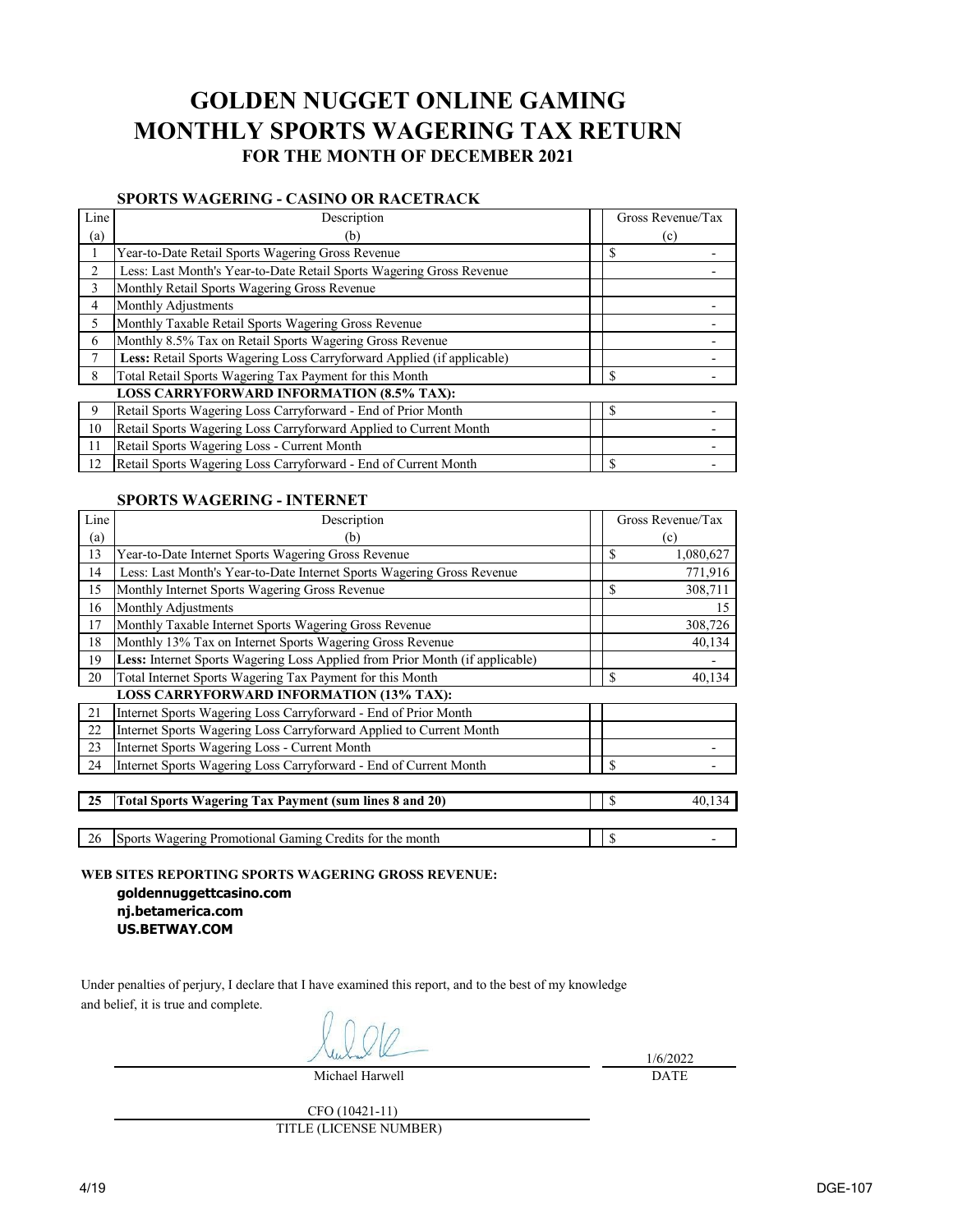# **HARD ROCK ATLANTIC CITY MONTHLY SPORTS WAGERING TAX RETURN FOR THE MONTH OF DECEMBER 2021**

## **SPORTS WAGERING - CASINO OR RACETRACK**

| Line                     | Description                                                            | Gross Revenue/Tax |  |
|--------------------------|------------------------------------------------------------------------|-------------------|--|
| $\left( \text{a}\right)$ | (b)                                                                    | (c)               |  |
|                          | Year-to-Date Retail Sports Wagering Gross Revenue                      | \$<br>934,516     |  |
| 2                        | Less: Last Month's Year-to-Date Retail Sports Wagering Gross Revenue   | 962,994           |  |
| 3                        | Monthly Retail Sports Wagering Gross Revenue                           | \$<br>(28, 478)   |  |
| 4                        | Monthly Adjustments                                                    |                   |  |
| 5                        | Monthly Taxable Retail Sports Wagering Gross Revenue                   | (28, 478)         |  |
| 6                        | Monthly 8.5% Tax on Retail Sports Wagering Gross Revenue               | (2,421)           |  |
| 7                        | Less: Retail Sports Wagering Loss Carryforward Applied (if applicable) |                   |  |
| 8                        | Total Retail Sports Wagering Tax Payment for this Month                | \$                |  |
|                          | <b>LOSS CARRYFORWARD INFORMATION (8.5% TAX):</b>                       |                   |  |
| 9                        | Retail Sports Wagering Loss Carryforward - End of Prior Month          | \$<br>(2, 420)    |  |
| 10                       | Retail Sports Wagering Loss Carryforward Applied to Current Month      |                   |  |
| 11                       | Retail Sports Wagering Loss - Current Month                            | (2,421)           |  |
| 12                       | Retail Sports Wagering Loss Carryforward - End of Current Month        | \$<br>(4, 841)    |  |

### **SPORTS WAGERING - INTERNET**

| Line | Description                                                                  |               | Gross Revenue/Tax |
|------|------------------------------------------------------------------------------|---------------|-------------------|
| (a)  | (b)                                                                          |               | (c)               |
| 13   | Year-to-Date Internet Sports Wagering Gross Revenue                          | \$            | 12,317,974        |
| 14   | Less: Last Month's Year-to-Date Internet Sports Wagering Gross Revenue       | \$            | 11,460,365        |
| 15   | Monthly Internet Sports Wagering Gross Revenue                               | \$            | 857,609           |
| 16   | Monthly Adjustments                                                          |               |                   |
| 17   | Monthly Taxable Internet Sports Wagering Gross Revenue                       |               | 857,609           |
| 18   | Monthly 13% Tax on Internet Sports Wagering Gross Revenue                    |               | 111,489           |
| 19   | Less: Internet Sports Wagering Loss Applied from Prior Month (if applicable) |               |                   |
| 20   | Total Internet Sports Wagering Tax Payment for this Month                    | \$            | 111,489           |
|      | <b>LOSS CARRYFORWARD INFORMATION (13% TAX):</b>                              |               |                   |
| 21   | Internet Sports Wagering Loss Carryforward - End of Prior Month              | \$            |                   |
| 22   | Internet Sports Wagering Loss Carryforward Applied to Current Month          |               |                   |
| 23   | Internet Sports Wagering Loss - Current Month                                |               |                   |
| 24   | Internet Sports Wagering Loss Carryforward - End of Current Month            | \$            |                   |
|      |                                                                              |               |                   |
| 25   | <b>Total Sports Wagering Tax Payment (sum lines 8 and 20)</b>                | \$            | 111,489           |
|      |                                                                              |               |                   |
| 26   | Sports Wagering Promotional Gaming Credits for the month                     | $\mathcal{S}$ |                   |

**WEB SITES REPORTING SPORTS WAGERING GROSS REVENUE:**

- www.hardrockcasino.com www.nj.bet365.com
- nj.unibet.com

Under penalties of perjury, I declare that I have examined this report, and to the best of my knowledge and belief, it is true and complete.

BOB ALLEN

January 10, 2022 DATE

VP of Finance 006793-11 TITLE (LICENSE NUMBER)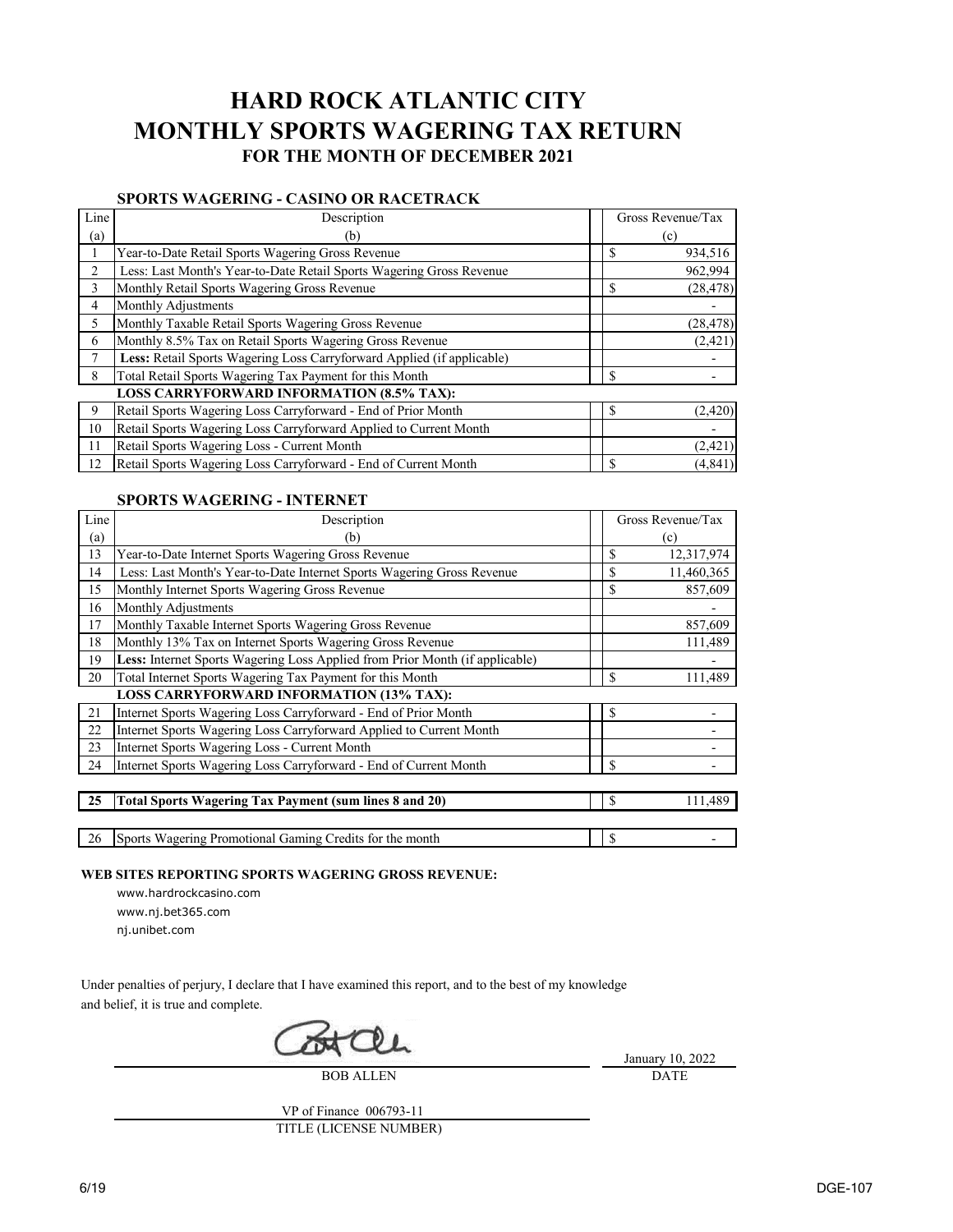# **HARRAH'S ATLANTIC CITY OPERATING MONTHLY SPORTS WAGERING TAX RETURN FOR THE MONTH OF DECEMBER 2021**

### **SPORTS WAGERING - CASINO OR RACETRACK**

| Line           | Description                                                            | Gross Revenue/Tax |           |
|----------------|------------------------------------------------------------------------|-------------------|-----------|
| (a)            | (b)                                                                    |                   | (c)       |
|                | Year-to-Date Retail Sports Wagering Gross Revenue                      | \$                | 1,194,031 |
| 2              | Less: Last Month's Year-to-Date Retail Sports Wagering Gross Revenue   | \$                | 1,055,733 |
| 3              | Monthly Retail Sports Wagering Gross Revenue                           | \$                | 138,298   |
| $\overline{4}$ | Monthly Adjustments                                                    | \$                | 232       |
| 5              | Monthly Taxable Retail Sports Wagering Gross Revenue                   | \$                | 138,530   |
| 6              | Monthly 8.5% Tax on Retail Sports Wagering Gross Revenue               | \$                | 11,775    |
| 7              | Less: Retail Sports Wagering Loss Carryforward Applied (if applicable) | \$                |           |
| 8              | Total Retail Sports Wagering Tax Payment for this Month                | \$                | 11,775    |
|                | <b>LOSS CARRYFORWARD INFORMATION (8.5% TAX):</b>                       |                   |           |
| 9              | Retail Sports Wagering Loss Carryforward - End of Prior Month          | \$                |           |
| 10             | Retail Sports Wagering Loss Carryforward Applied to Current Month      | \$                |           |
| 11             | Retail Sports Wagering Loss - Current Month                            | \$                |           |
| 12             | Retail Sports Wagering Loss Carryforward - End of Current Month        | \$                |           |

#### **SPORTS WAGERING - INTERNET**

| Line | Description                                                                  | Gross Revenue/Tax |  |
|------|------------------------------------------------------------------------------|-------------------|--|
| (a)  | (b)                                                                          | (c)               |  |
| 13   | Year-to-Date Internet Sports Wagering Gross Revenue                          | \$                |  |
| 14   | Less: Last Month's Year-to-Date Internet Sports Wagering Gross Revenue       | \$                |  |
| 15   | Monthly Internet Sports Wagering Gross Revenue                               | $\mathbb{S}$      |  |
| 16   | Monthly Adjustments                                                          |                   |  |
| 17   | Monthly Taxable Internet Sports Wagering Gross Revenue                       | \$                |  |
| 18   | Monthly 13% Tax on Internet Sports Wagering Gross Revenue                    | $\mathcal{S}$     |  |
| 19   | Less: Internet Sports Wagering Loss Applied from Prior Month (if applicable) | \$                |  |
| 20   | Total Internet Sports Wagering Tax Payment for this Month                    | $\mathbb{S}$      |  |
|      | <b>LOSS CARRYFORWARD INFORMATION (13% TAX):</b>                              |                   |  |
| 21   | Internet Sports Wagering Loss Carryforward - End of Prior Month              | $\mathbb{S}$      |  |
| 22   | Internet Sports Wagering Loss Carryforward Applied to Current Month          | $\mathbb{S}$      |  |
| 23   | Internet Sports Wagering Loss - Current Month                                | $\mathbb{S}$      |  |
| 24   | Internet Sports Wagering Loss Carryforward - End of Current Month            | $\mathbb{S}$      |  |
|      |                                                                              |                   |  |
| 25   | <b>Total Sports Wagering Tax Payment (sum lines 8 and 20)</b>                | S<br>11,775       |  |
|      |                                                                              |                   |  |
| 26   | Sports Wagering Promotional Gaming Credits for the month                     | $\mathbb{S}$      |  |

**WEB SITES REPORTING SPORTS WAGERING GROSS REVENUE:**

Under penalties of perjury, I declare that I have examined this report, and to the best of my knowledge and belief, it is true and complete.

DATE Taalib-deen Muhammad

1/6/2022

Operations Controller (08168-11)

TITLE (LICENSE NUMBER)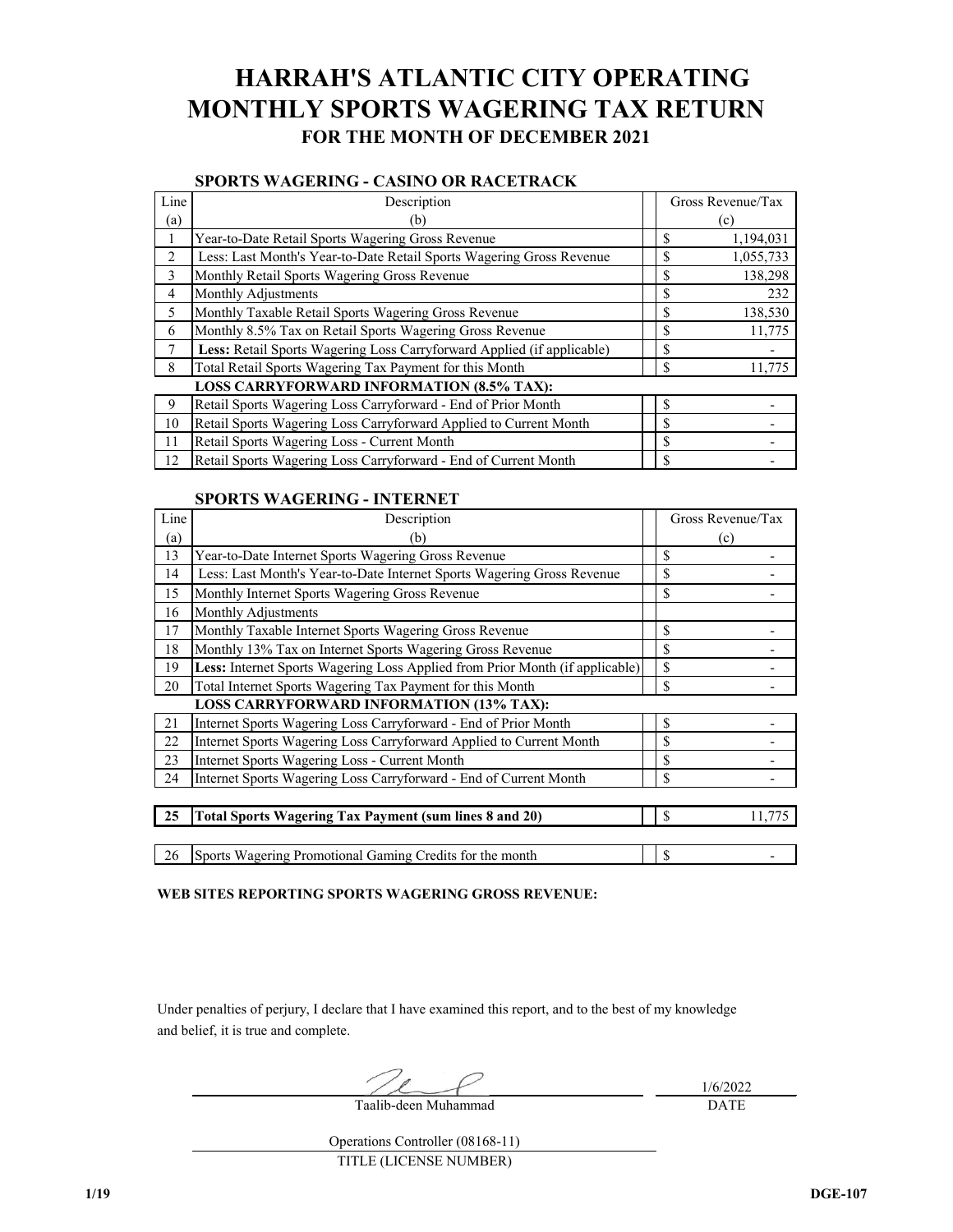# **OCEAN CASINO RESORT MONTHLY SPORTS WAGERING TAX RETURN FOR THE MONTH OF DECEMBER 2021**

## **SPORTS WAGERING - CASINO OR RACETRACK**

| Line | Description                                                            | Gross Revenue/Tax |
|------|------------------------------------------------------------------------|-------------------|
| (a)  | (b)                                                                    | (c)               |
|      | Year-to-Date Retail Sports Wagering Gross Revenue                      | \$<br>2,396,634   |
| 2    | Less: Last Month's Year-to-Date Retail Sports Wagering Gross Revenue   | 2,230,852         |
| 3    | Monthly Retail Sports Wagering Gross Revenue                           | \$<br>165,782     |
| 4    | Monthly Adjustments                                                    | (380)             |
| 5    | Monthly Taxable Retail Sports Wagering Gross Revenue                   | 165,402           |
| 6    | Monthly 8.5% Tax on Retail Sports Wagering Gross Revenue               | 14,059            |
| 7    | Less: Retail Sports Wagering Loss Carryforward Applied (if applicable) |                   |
| 8    | Total Retail Sports Wagering Tax Payment for this Month                | \$<br>14,059      |
|      | <b>LOSS CARRYFORWARD INFORMATION (8.5% TAX):</b>                       |                   |
| 9    | Retail Sports Wagering Loss Carryforward - End of Prior Month          | \$                |
| 10   | Retail Sports Wagering Loss Carryforward Applied to Current Month      |                   |
| 11   | Retail Sports Wagering Loss - Current Month                            |                   |
| 12   | Retail Sports Wagering Loss Carryforward - End of Current Month        | \$                |

### **SPORTS WAGERING - INTERNET**

| Line | Description                                                                  |               | Gross Revenue/Tax |
|------|------------------------------------------------------------------------------|---------------|-------------------|
| (a)  | b)                                                                           |               | $(\rm c)$         |
| 13   | Year-to-Date Internet Sports Wagering Gross Revenue                          | $\mathcal{S}$ | 17,473,541        |
| 14   | Less: Last Month's Year-to-Date Internet Sports Wagering Gross Revenue       |               | 17,358,732        |
| 15   | Monthly Internet Sports Wagering Gross Revenue                               | $\mathbb{S}$  | 114,809           |
| 16   | Monthly Adjustments                                                          |               |                   |
| 17   | Monthly Taxable Internet Sports Wagering Gross Revenue                       |               | 114,809           |
| 18   | Monthly 13% Tax on Internet Sports Wagering Gross Revenue                    |               | 14,925            |
| 19   | Less: Internet Sports Wagering Loss Applied from Prior Month (if applicable) |               |                   |
| 20   | Total Internet Sports Wagering Tax Payment for this Month                    | $\mathcal{S}$ | 14,925            |
|      | <b>LOSS CARRYFORWARD INFORMATION (13% TAX):</b>                              |               |                   |
| 21   | Internet Sports Wagering Loss Carryforward - End of Prior Month              | $\mathcal{S}$ |                   |
| 22   | Internet Sports Wagering Loss Carryforward Applied to Current Month          |               |                   |
| 23   | Internet Sports Wagering Loss - Current Month                                |               |                   |
| 24   | Internet Sports Wagering Loss Carryforward - End of Current Month            | $\mathcal{S}$ |                   |
|      |                                                                              |               |                   |
| 25   | <b>Total Sports Wagering Tax Payment (sum lines 8 and 20)</b>                | $\mathbb{S}$  | 28,984            |
|      |                                                                              |               |                   |
| 26   | Sports Wagering Promotional Gaming Credits for the month                     | $\mathcal{S}$ |                   |

#### **WEB SITES REPORTING SPORTS WAGERING GROSS REVENUE:**

 WILLIAMHILL.COM TIPICO.COM/US

Under penalties of perjury, I declare that I have examined this report, and to the best of my knowledge and belief, it is true and complete.

 $7$  shell

Daniel McFadden

1/7/2022 DATE

Vice President of Finance (7167-11) TITLE (LICENSE NUMBER)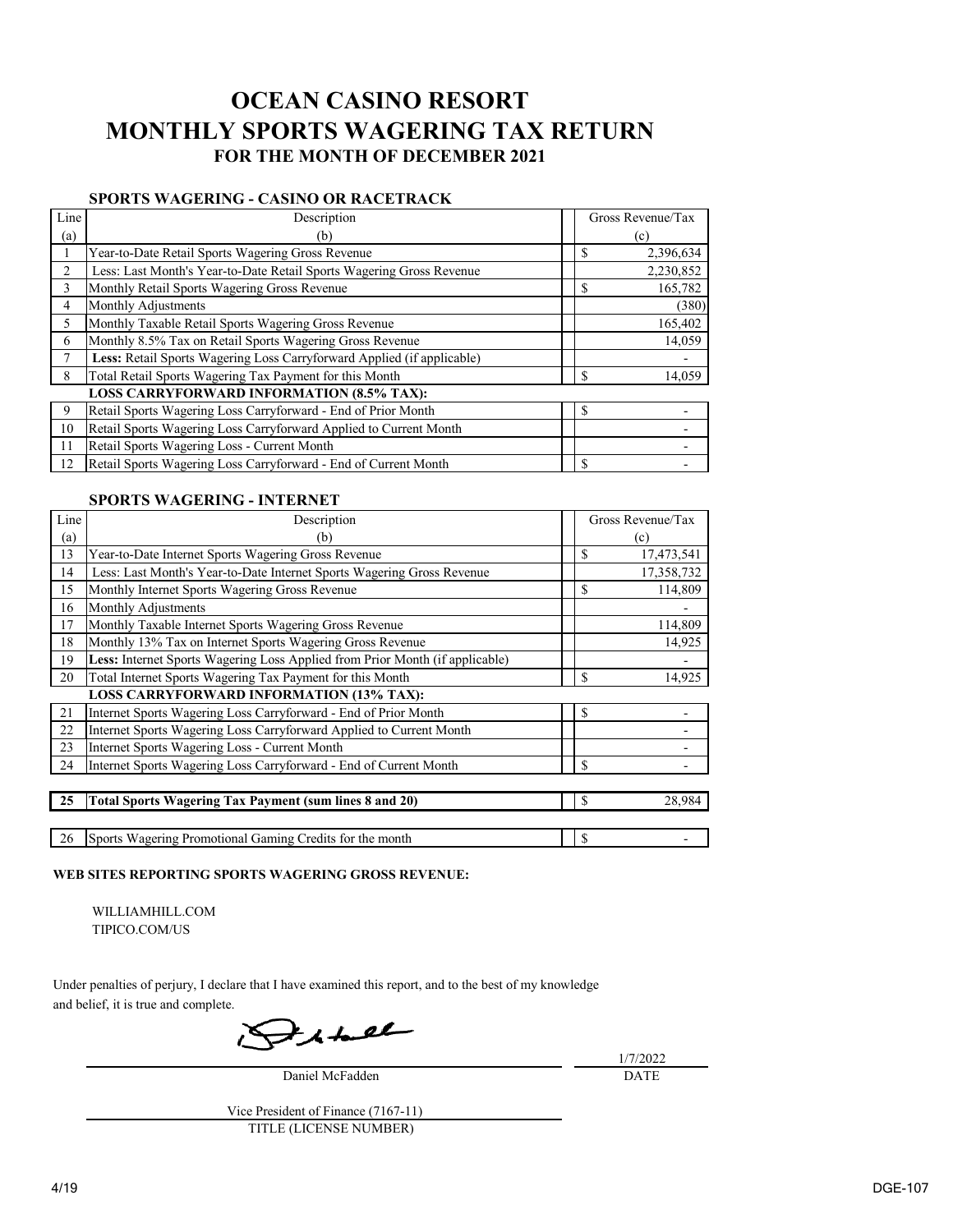## **RESORTS CASINO HOTEL (DGMB CASINO LLC) MONTHLY SPORTS WAGERING TAX RETURN FOR THE MONTH OF DECEMBER 2021**

## **SPORTS WAGERING - CASINO OR RACETRACK**

| Line           | Description                                                              | Gross Revenue/Tax       |
|----------------|--------------------------------------------------------------------------|-------------------------|
| (a)            | (b)                                                                      | $(\rm c)$               |
|                | Year-to-Date Retail Sports Wagering Gross Revenue                        | \$<br>2,616,943         |
| 2              | Less: Last Month's Year-to-Date Retail Sports Wagering Gross Revenue     | 2,479,504               |
| $\overline{3}$ | Monthly Retail Sports Wagering Gross Revenue                             | 137,439<br>\$           |
| 4              | Monthly Adjustments                                                      |                         |
| 5              | Monthly Taxable Retail Sports Wagering Gross Revenue                     | 137,439                 |
| 6              | Monthly 8.5% Tax on Retail Sports Wagering Gross Revenue                 | 11,682                  |
| 7              | Less: Retail Sports Wagering Loss Carryforward Applied (if applicable)   |                         |
| 8              | Total Retail Sports Wagering Tax Payment for this Month                  | $\mathcal{S}$<br>11,682 |
|                | <b>LOSS CARRYFORWARD INFORMATION (8.5% TAX):</b>                         |                         |
| 9              | Retail Sports Wagering Loss Carryforward - End of Prior Month (MAY 2021) | \$                      |
| 10             | Retail Sports Wagering Loss Carryforward Applied to Current Month        |                         |
| 11             | Retail Sports Wagering Loss - Current Month                              |                         |
| 12             | Retail Sports Wagering Loss Carryforward - End of Current Month          | \$                      |

### **SPORTS WAGERING - INTERNET**

| Line | Description                                                                  |               | Gross Revenue/Tax |
|------|------------------------------------------------------------------------------|---------------|-------------------|
| (a)  | (b)                                                                          |               | (c)               |
| 13   | Year-to-Date Internet Sports Wagering Gross Revenue                          | $\mathcal{S}$ |                   |
| 14   | Less: Last Month's Year-to-Date Internet Sports Wagering Gross Revenue       |               |                   |
| 15   | Monthly Internet Sports Wagering Gross Revenue                               | \$            |                   |
| 16   | Monthly Adjustments                                                          |               |                   |
| 17   | Monthly Taxable Internet Sports Wagering Gross Revenue                       |               |                   |
| 18   | Monthly 13% Tax on Internet Sports Wagering Gross Revenue                    |               |                   |
| 19   | Less: Internet Sports Wagering Loss Applied from Prior Month (if applicable) |               |                   |
| 20   | Total Internet Sports Wagering Tax Payment for this Month                    | \$            |                   |
|      | <b>LOSS CARRYFORWARD INFORMATION (13% TAX):</b>                              |               |                   |
| 21   | Internet Sports Wagering Loss Carryforward - End of Prior Month              | $\mathbf S$   |                   |
| 22   | Internet Sports Wagering Loss Carryforward Applied to Current Month          |               |                   |
| 23   | Internet Sports Wagering Loss - Current Month                                |               |                   |
| 24   | Internet Sports Wagering Loss Carryforward - End of Current Month            | $\mathbf S$   |                   |
|      |                                                                              |               |                   |
| 25   | <b>Total Sports Wagering Tax Payment (sum lines 8 and 20)</b>                | $\mathbb{S}$  | 11,682            |
|      |                                                                              |               |                   |
| 26   | Sports Wagering Promotional Gaming Credits for the month                     | $\mathcal{S}$ |                   |

**WEB SITES REPORTING SPORTS WAGERING GROSS REVENUE:**

Under penalties of perjury, I declare that I have examined this report, and to the best of my knowledge and belief, it is true and complete.

Angela Tarnacki

1/9/2022 DATE

Director of Operational Accounting 010256-11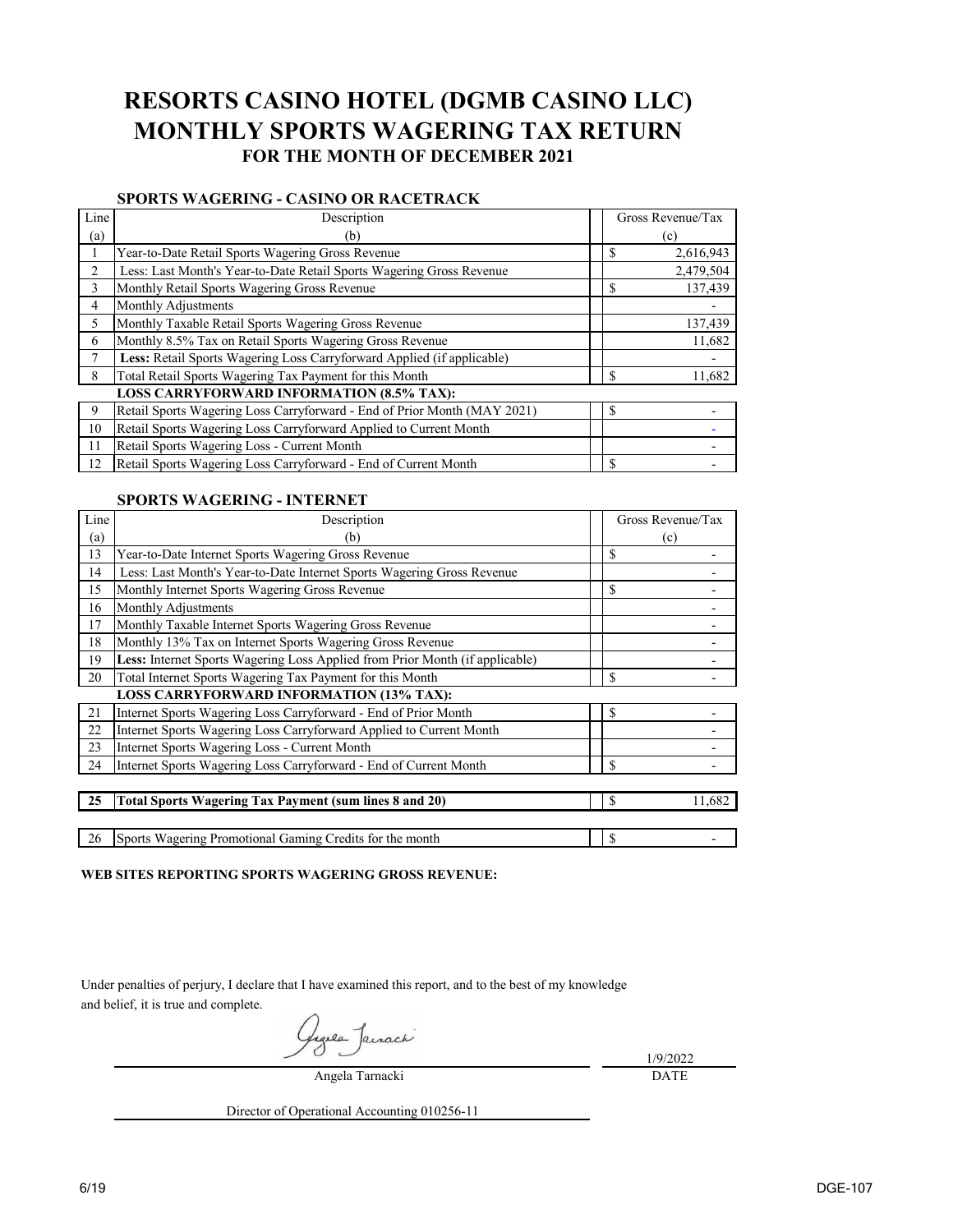## **RESORTS DIGITAL GAMING, LLC MONTHLY SPORTS WAGERING TAX RETURN FOR THE MONTH OF DECEMBER 2021**

## **SPORTS WAGERING - CASINO OR RACETRACK**

| Line | Description                                                            | Gross Revenue/Tax |
|------|------------------------------------------------------------------------|-------------------|
| (a)  | (b)                                                                    | (c)               |
|      | Year-to-Date Retail Sports Wagering Gross Revenue                      | S                 |
|      | Less: Last Month's Year-to-Date Retail Sports Wagering Gross Revenue   |                   |
| 3    | Monthly Retail Sports Wagering Gross Revenue                           |                   |
| 4    | Monthly Adjustments                                                    |                   |
| 5    | Monthly Taxable Retail Sports Wagering Gross Revenue                   |                   |
| 6    | Monthly 8.5% Tax on Retail Sports Wagering Gross Revenue               |                   |
| 7    | Less: Retail Sports Wagering Loss Carryforward Applied (if applicable) |                   |
| 8    | Total Retail Sports Wagering Tax Payment for this Month                | S                 |
|      | <b>LOSS CARRYFORWARD INFORMATION (8.5% TAX):</b>                       |                   |
| 9    | Retail Sports Wagering Loss Carryforward - End of Prior Month          | \$                |
| 10   | Retail Sports Wagering Loss Carryforward Applied to Current Month      |                   |
| 11   | Retail Sports Wagering Loss - Current Month                            |                   |
| 12   | Retail Sports Wagering Loss Carryforward - End of Current Month        | \$                |

### **SPORTS WAGERING - INTERNET**

| Line | Description                                                                  |               | Gross Revenue/Tax |
|------|------------------------------------------------------------------------------|---------------|-------------------|
| (a)  | (b)                                                                          |               | (c)               |
| 13   | Year-to-Date Internet Sports Wagering Gross Revenue                          | \$            | 159,668,433       |
| 14   | Less: Last Month's Year-to-Date Internet Sports Wagering Gross Revenue       |               | 147,276,284       |
| 15   | Monthly Internet Sports Wagering Gross Revenue                               | \$            | 12,392,149        |
| 16   | Monthly Adjustments                                                          |               |                   |
| 17   | Monthly Taxable Internet Sports Wagering Gross Revenue                       |               | 12,392,149        |
| 18   | Monthly 13% Tax on Internet Sports Wagering Gross Revenue                    |               | 1,610,979         |
| 19   | Less: Internet Sports Wagering Loss Applied from Prior Month (if applicable) |               |                   |
| 20   | Total Internet Sports Wagering Tax Payment for this Month                    | $\mathbb{S}$  | 1,610,979         |
|      | <b>LOSS CARRYFORWARD INFORMATION (13% TAX):</b>                              |               |                   |
| 21   | Internet Sports Wagering Loss Carryforward - End of Prior Month              | $\mathbb{S}$  |                   |
| 22   | Internet Sports Wagering Loss Carryforward Applied to Current Month          |               |                   |
| 23   | Internet Sports Wagering Loss - Current Month                                |               |                   |
| 24   | Internet Sports Wagering Loss Carryforward - End of Current Month            | $\mathcal{S}$ |                   |
|      |                                                                              |               |                   |
| 25   | <b>Total Sports Wagering Tax Payment (sum lines 8 and 20)</b>                | <sup>\$</sup> | 1,610,979         |
|      |                                                                              |               |                   |

26 Sports Wagering Promotional Gaming Credits for the month  $\frac{1}{8}$ 

**WEB SITES REPORTING SPORTS WAGERING GROSS REVENUE:**

DRAFTKINGS.COM BETSTARSNJ.COM RESORTSCASINO.COM

Under penalties of perjury, I declare that I have examined this report, and to the best of my knowledge and belief, it is true and complete.

Angela Tarnacki

1/9/2022 DATE

TITLE (LICENSE NUMBER) Director Operational Accounting 010256-11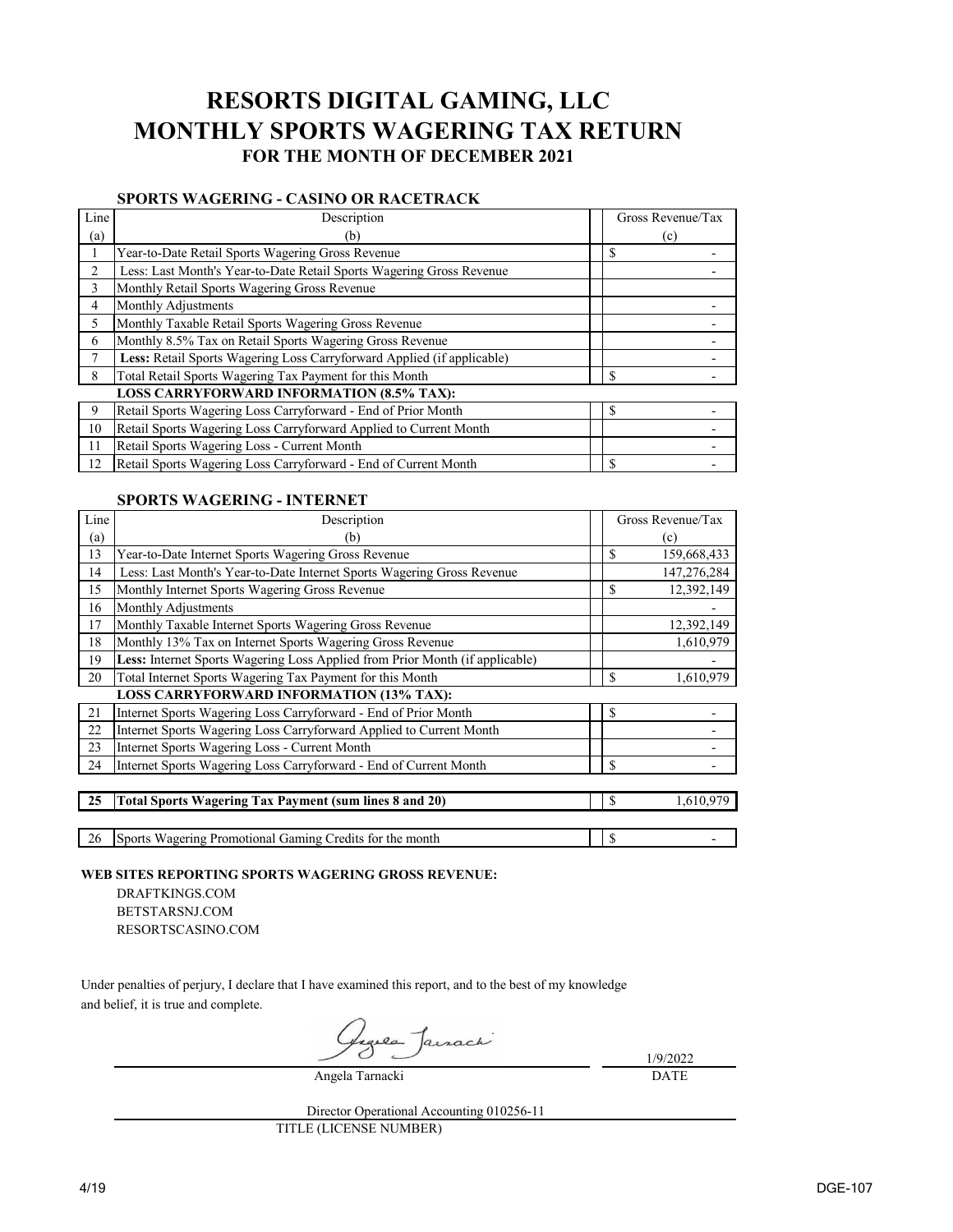# **Tropicana Casino & Resort MONTHLY SPORTS WAGERING TAX RETURN FOR THE MONTH OF DECEMBER 2021**

## **SPORTS WAGERING - CASINO OR RACETRACK**

| Line | Description                                                            | Gross Revenue/Tax |
|------|------------------------------------------------------------------------|-------------------|
| (a)  | (b)                                                                    | (c)               |
|      | Year-to-Date Retail Sports Wagering Gross Revenue                      | \$<br>759,969     |
| 2    | Less: Last Month's Year-to-Date Retail Sports Wagering Gross Revenue   | 827,951           |
| 3    | Monthly Retail Sports Wagering Gross Revenue                           | \$<br>(67, 982)   |
| 4    | Monthly Adjustments                                                    | 4,640             |
| 5    | Monthly Taxable Retail Sports Wagering Gross Revenue                   | (63, 342)         |
| 6    | Monthly 8.5% Tax on Retail Sports Wagering Gross Revenue               | (5, 384)          |
| 7    | Less: Retail Sports Wagering Loss Carryforward Applied (if applicable) |                   |
| 8    | Total Retail Sports Wagering Tax Payment for this Month                | \$                |
|      | <b>LOSS CARRYFORWARD INFORMATION (8.5% TAX):</b>                       |                   |
| 9    | Retail Sports Wagering Loss Carryforward - End of Prior Month          | \$                |
| 10   | Retail Sports Wagering Loss Carryforward Applied to Current Month      |                   |
| 11   | Retail Sports Wagering Loss - Current Month                            | (5,384)           |
| 12   | Retail Sports Wagering Loss Carryforward - End of Current Month        | \$<br>(5,384)     |

## **SPORTS WAGERING - INTERNET**

| Line                     | Description                                                                  |               | Gross Revenue/Tax |
|--------------------------|------------------------------------------------------------------------------|---------------|-------------------|
| $\left( \text{a}\right)$ | (b)                                                                          |               | (c)               |
| 13                       | Year-to-Date Internet Sports Wagering Gross Revenue                          | $\mathcal{S}$ | 14,058,466        |
| 14                       | Less: Last Month's Year-to-Date Internet Sports Wagering Gross Revenue       |               | 11,060,789        |
| 15                       | Monthly Internet Sports Wagering Gross Revenue                               | $\mathbb{S}$  | 2,997,677         |
| 16                       | Monthly Adjustments                                                          |               |                   |
| 17                       | Monthly Taxable Internet Sports Wagering Gross Revenue                       |               | 2,997,677         |
| 18                       | Monthly 13% Tax on Internet Sports Wagering Gross Revenue                    |               | 389,698           |
| 19                       | Less: Internet Sports Wagering Loss Applied from Prior Month (if applicable) |               |                   |
| 20                       | Total Internet Sports Wagering Tax Payment for this Month                    | \$            | 389,698           |
|                          | <b>LOSS CARRYFORWARD INFORMATION (13% TAX):</b>                              |               |                   |
| 21                       | Internet Sports Wagering Loss Carryforward - End of Prior Month              | \$            |                   |
| 22                       | Internet Sports Wagering Loss Carryforward Applied to Current Month          |               |                   |
| 23                       | Internet Sports Wagering Loss - Current Month                                |               |                   |
| 24                       | Internet Sports Wagering Loss Carryforward - End of Current Month            | $\mathcal{S}$ |                   |
|                          |                                                                              |               |                   |
| 25                       | <b>Total Sports Wagering Tax Payment (sum lines 8 and 20)</b>                | $\mathcal{S}$ | 389,698           |
|                          |                                                                              |               |                   |
| 26                       | Sports Wagering Promotional Gaming Credits for the month                     | $\mathcal{S}$ |                   |

## **WEB SITES REPORTING SPORTS WAGERING GROSS REVENUE:**

[www.nj.us.williamhill.com](http://www.nj.us.williamhill.com/)

Under penalties of perjury, I declare that I have examined this report, and to the best of my knowledge and belief, it is true and complete.

Charles Washington Jr 1/6/2022

DATE

Charles Washington Jr

Casino Controller 10475-11 TITLE (LICENSE NUMBER)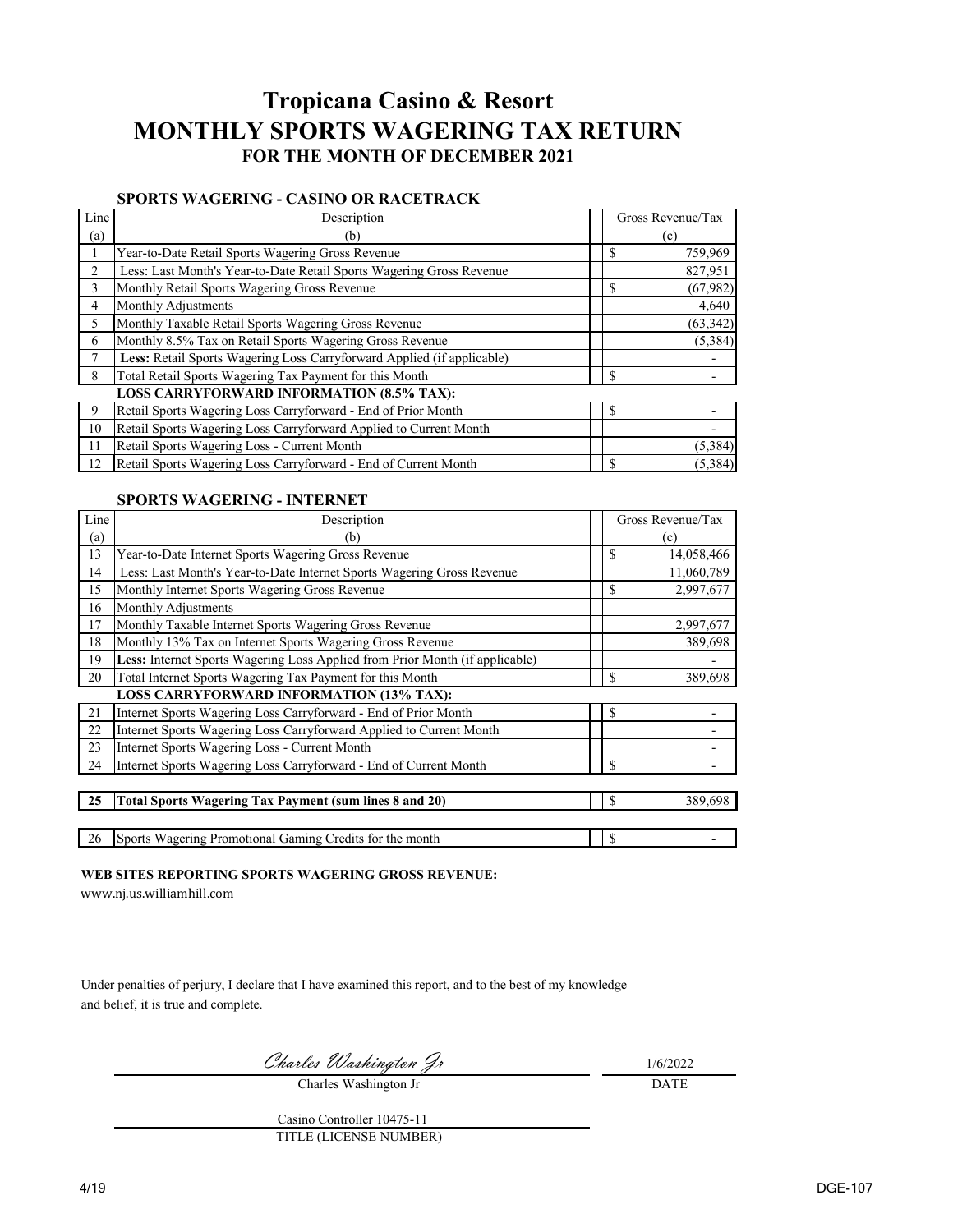## **FR PARK RACING, LP (FREEHOLD RACEWAY) MONTHLY SPORTS WAGERING TAX RETURN FOR THE MONTH OF DECEMBER 2021**

### **SPORTS WAGERING - CASINO OR RACETRACK**

| Line | Description                                                            | Gross Revenue/Tax |
|------|------------------------------------------------------------------------|-------------------|
| (a)  | (b)                                                                    | (c)               |
|      | Year-to-Date Retail Sports Wagering Gross Revenue                      | 1,733,842         |
| 2    | Less: Last Month's Year-to-Date Retail Sports Wagering Gross Revenue   | 1,566,226         |
| 3    | Monthly Retail Sports Wagering Gross Revenue                           | \$<br>167,616     |
| 4    | Monthly Adjustments                                                    | 229               |
| 5    | Monthly Taxable Retail Sports Wagering Gross Revenue                   | 167,845           |
| 6    | Monthly 8.5% Tax on Retail Sports Wagering Gross Revenue               | 14,267            |
| 7    | Less: Retail Sports Wagering Loss Carryforward Applied (if applicable) |                   |
| 8    | Total Retail Sports Wagering Tax Payment for this Month                | \$<br>14,267      |
|      | <b>LOSS CARRYFORWARD INFORMATION (8.5% TAX):</b>                       |                   |
| 9    | Retail Sports Wagering Loss Carryforward - End of Prior Month          | \$                |
| 10   | Retail Sports Wagering Loss Carryforward Applied to Current Month      |                   |
| 11   | Retail Sports Wagering Loss - Current Month                            |                   |
| 12   | Retail Sports Wagering Loss Carryforward - End of Current Month        |                   |

### **SPORTS WAGERING - INTERNET**

| Line | Description                                                                  | Gross Revenue/Tax |
|------|------------------------------------------------------------------------------|-------------------|
| (a)  | (b)                                                                          | (c)               |
| 13   | Year-to-Date Internet Sports Wagering Gross Revenue                          | \$<br>22,524,553  |
| 14   | Less: Last Month's Year-to-Date Internet Sports Wagering Gross Revenue       | 19,276,159        |
| 15   | Monthly Internet Sports Wagering Gross Revenue                               | \$<br>3,248,394   |
| 16   | Monthly Adjustments                                                          | 20,046            |
| 17   | Monthly Taxable Internet Sports Wagering Gross Revenue                       | 3,268,440         |
| 18   | Monthly 13% Tax on Internet Sports Wagering Gross Revenue                    | 424,897           |
| 19   | Less: Internet Sports Wagering Loss Applied from Prior Month (if applicable) |                   |
| 20   | Total Internet Sports Wagering Tax Payment for this Month                    | \$<br>424,897     |
|      | <b>LOSS CARRYFORWARD INFORMATION (13% TAX):</b>                              |                   |
| 21   | Internet Sports Wagering Loss Carryforward - End of Prior Month              | \$                |
| 22   | Internet Sports Wagering Loss Carryforward Applied to Current Month          |                   |
| 23   | <b>Internet Sports Wagering Loss - Current Month</b>                         |                   |
| 24   | Internet Sports Wagering Loss Carryforward - End of Current Month            | \$                |
|      |                                                                              |                   |
| 25   | <b>Total Sports Wagering Tax Payment (sum lines 8 and 20)</b>                | \$<br>439,164     |
|      |                                                                              |                   |

26 Sports Wagering Promotional Gaming Credits for the month \$ -

### **WEB SITES REPORTING SPORTS WAGERING GROSS REVENUE:**

BarstoolSportsbook.com PlayUp.com

Under penalties of perjury, I declare that I have examined this report, and to the best of my knowledge and belief, it is true and complete.

Mujek.

Mark Rosenthal

1/7/2022 DATE

CFO (10349-11) TITLE (LICENSE NUMBER)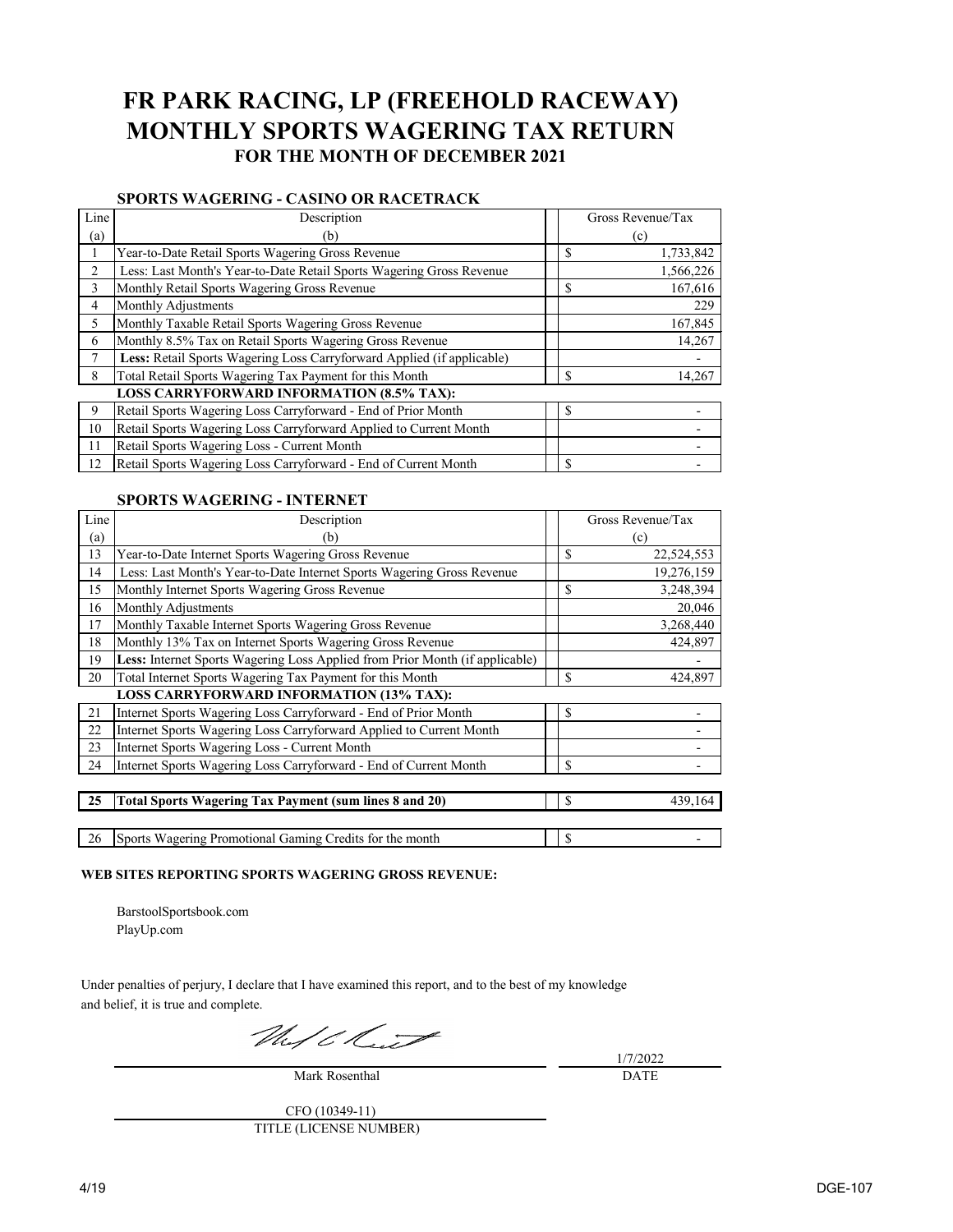## **NEW MEADOWLANDS RACETRACK LLC MONTHLY SPORTS WAGERING TAX RETURN FOR THE MONTH OF December 2021**

### **SPORTS WAGERING - CASINO OR RACETRACK**

| Line | Description                                                            | Gross Revenue/Tax          |
|------|------------------------------------------------------------------------|----------------------------|
| (a)  | (b)                                                                    | (c)                        |
|      | Year-to-Date Retail Sports Wagering Gross Revenue                      | \$<br>47,246,207           |
| 2    | Less: Last Month's Year-to-Date Retail Sports Wagering Gross Revenue   | 44,879,600<br>S            |
| 3    | Monthly Retail Sports Wagering Gross Revenue                           | $\mathcal{S}$<br>2,366,607 |
| 4    | Monthly Adjustments                                                    | 412                        |
| 5    | Monthly Taxable Retail Sports Wagering Gross Revenue                   | 2,367,019                  |
| 6    | Monthly 8.5% Tax on Retail Sports Wagering Gross Revenue               | 201,197                    |
| 7    | Less: Retail Sports Wagering Loss Carryforward Applied (if applicable) |                            |
| 8    | Total Retail Sports Wagering Tax Payment for this Month                | $\mathcal{S}$<br>201,197   |
|      | <b>LOSS CARRYFORWARD INFORMATION (8.5% TAX):</b>                       |                            |
| 9    | Retail Sports Wagering Loss Carryforward - End of Prior Month          | \$                         |
| 10   | Retail Sports Wagering Loss Carryforward Applied to Current Month      |                            |
| 11   | Retail Sports Wagering Loss - Current Month                            |                            |
| 12   | Retail Sports Wagering Loss Carryforward - End of Current Month        | \$                         |

### **SPORTS WAGERING - INTERNET**

| Line | Description                                                                  |               |             |
|------|------------------------------------------------------------------------------|---------------|-------------|
| (a)  | (b)                                                                          |               |             |
| 13   | Year-to-Date Internet Sports Wagering Gross Revenue                          | $\mathcal{S}$ | 404,579,291 |
| 14   | Less: Last Month's Year-to-Date Internet Sports Wagering Gross Revenue       |               | 376,973,996 |
| 15   | Monthly Internet Sports Wagering Gross Revenue                               | \$            | 27,605,295  |
| 16   | Monthly Adjustments                                                          |               |             |
| 17   | Monthly Taxable Internet Sports Wagering Gross Revenue                       |               | 27,605,295  |
| 18   | Monthly 13% Tax on Internet Sports Wagering Gross Revenue                    |               | 3,588,688   |
| 19   | Less: Internet Sports Wagering Loss Applied from Prior Month (if applicable) |               |             |
| 20   | Total Internet Sports Wagering Tax Payment for this Month                    | \$            | 3,588,688   |
|      | <b>LOSS CARRYFORWARD INFORMATION (13% TAX):</b>                              |               |             |
| 21   | Internet Sports Wagering Loss Carryforward - End of Prior Month              | \$            |             |
| 22   | Internet Sports Wagering Loss Carryforward Applied to Current Month          |               |             |
| 23   | Internet Sports Wagering Loss - Current Month                                |               |             |
| 24   | Internet Sports Wagering Loss Carryforward - End of Current Month            | $\mathbb{S}$  |             |
|      |                                                                              |               |             |
| 25   | Total Sports Wagering Tax Payment (sum lines 8 and 20)                       | $\mathbb{S}$  | 3,789,885   |
|      |                                                                              |               |             |
| 26   | Sports Wagering Promotional Gaming Credits for the month                     | \$            |             |

**WEB SITES REPORTING SPORTS WAGERING GROSS REVENUE:**

- Sportsbook.fanduel.com
- Pointsbet.com
- NJ.Superbook.com

Under penalties of perjury, I declare that I have examined this report, and to the best of my knowledge and belief, it is true and complete.

Alex Dig

Alex Figueras

1/10/2022 DATE

Chief Financial Officer (10031-11) TITLE (LICENSE NUMBER)